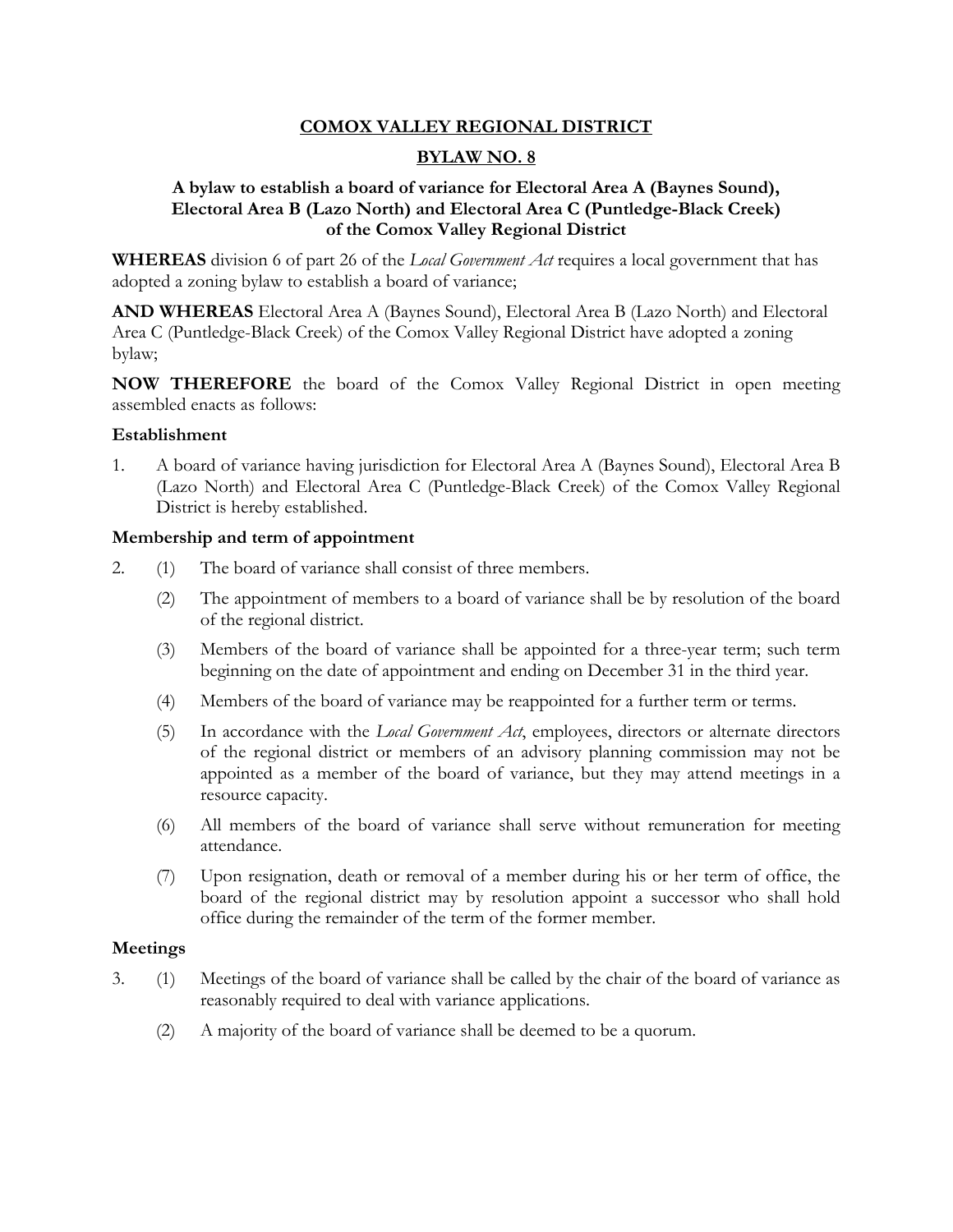(3) In the event that a quorum is not present within 30 minutes after the time appointed for a meeting, the names of those present will be recorded and the meeting shall be adjourned to the same time on the following day or to such other date and time as

# **Chair and secretary**

- 4. (1) The board of variance shall choose, at the first meeting in each and every year, a chair from among its appointed members.
	- (2) In the event the chair is not in attendance within 15 minutes after the time appointed for a meeting, the board of variance shall appoint an acting chair for the duration of the meeting.
	- (3) The chair may be removed from the position as chair by a majority vote of the board of the regional district.
	- (4) The officer responsible for corporate administration or another person designated by him or her shall act as secretary to the board of variance.
	- (5) The secretary shall be responsible for:

determined by the chair.

- (a) receiving applications to the board of variance;
- (b) establishing the date of the board of variance meeting on direction from the chair;
- (c) issuing written notice of the board of variance appeal which shall be mailed or otherwise delivered at least 10 days before the date of the meeting to:
	- (i) the members of the board of variance; and
	- (ii) the appellants;

and the written notice shall state the subject matter of the application and the time and the place where the appeal will be heard;

- (d) give written notice of any decision of the board to the appellant;
- (e) forward a copy of the minutes of hearings to the regional district board for their information.

# **Expenses**

5. Members of the board of variance shall serve without remuneration except for any reasonable and necessary expenses that arise directly out of the performance of their duties and paid at rates provided for in the regional district remuneration and expenses bylaw.

# **Decisions**

6. Decisions of the board shall be by a majority of its members present.

# **Application**

7. An application to the board of variance shall be completed upon a form acceptable to the regional district and shall be delivered to the regional district together with such plans and particulars as may be required.